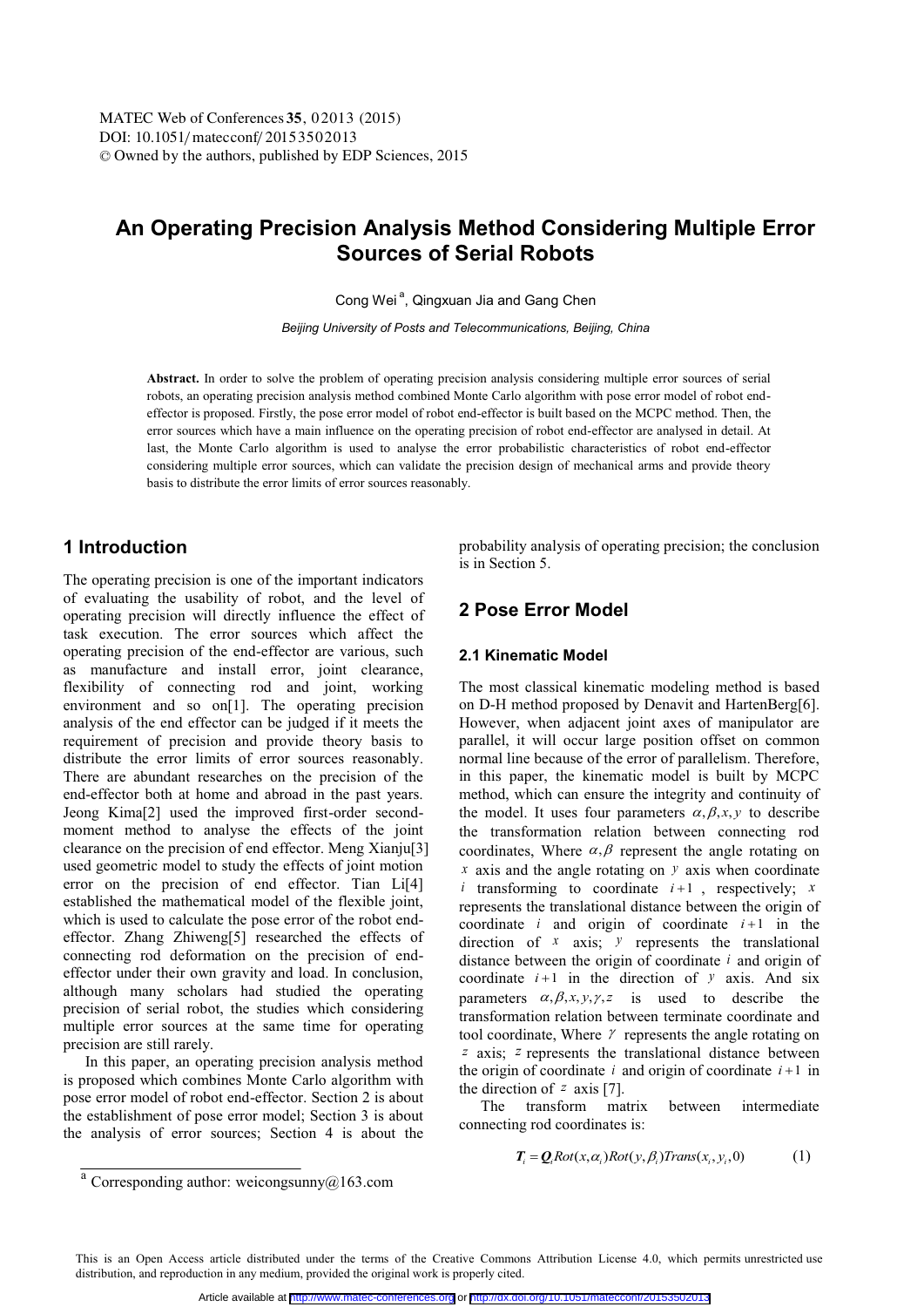And the transform matrix between terminate coordinate and tool coordinate is:

$$
T_n = Q_n Rot(x, \alpha_n)Rot(y, \beta_n)Rot(z, \gamma_n)Trans(x_n, y_n, z_n)
$$
 (2)

At last, the kinematic model is derived as follows:

$$
T = T_0 \cdot T_1 \cdots T_{n-1} \cdot T_n \tag{3}
$$

#### **2.2 Pose Error Model**

 $dT_i$  is defined as the difference between the real pose of the end-effector and the desired one:

$$
d\boldsymbol{T}_i = \boldsymbol{T}_i' - \boldsymbol{T}_i = \boldsymbol{T}_i \cdot \boldsymbol{A} \quad (i = 0, 1, \cdots, n-1)
$$
 (4)

Where  $T_i, T'_i$  represent the desired transform matrix and the real transform matrix between coordinate *i* and coordinate  $i+1$ , respectively.

Then, the pose error matrix  $^{T}$  $\boldsymbol{\Delta}$  can be derived as follows:

$$
{}^{T}\mathbf{A}_{i} = \mathbf{T}_{i}^{-1} \cdot (\mathbf{T}_{i}^{\prime} - \mathbf{T}_{i}) = \begin{bmatrix} 0 & -\delta_{iz} & \delta_{iy} & d_{ix} \\ \delta_{iz} & 0 & -\delta_{ix} & d_{iy} \\ -\delta_{iy} & \delta_{ix} & 0 & d_{iz} \\ 0 & 0 & 0 & 0 \end{bmatrix}
$$
(5)

Because there are two extra parameters  $\gamma$ , z to describe the transformation relation between terminate coordinate and tool coordinate, the pose error model need aim at intermediate connecting rod coordinate and terminate coordinate, respectively.

For the intermediate connecting rod coordinates,  $dT_i$ is mainly related to the linkage parameters  $\alpha_i, \beta_i, x_i, y_i$  and the joint parameter  $\theta_i$ :

$$
d\boldsymbol{T}_{i} = \frac{\partial \boldsymbol{T}_{i}}{\partial \theta_{i}} \Delta \theta_{i} + \frac{\partial \boldsymbol{T}_{i}}{\partial \alpha_{i}} \Delta \alpha_{i} + \frac{\partial \boldsymbol{T}}{\partial \beta_{i}} \Delta \beta_{i} + \frac{\partial \boldsymbol{T}_{i}}{\partial x_{i}} \Delta x_{i} + \frac{\partial \boldsymbol{T}_{i}}{\partial y_{i}} \Delta y_{i} \qquad (6)
$$

$$
\frac{\partial \boldsymbol{T}_i}{\partial \theta_i} = \boldsymbol{T}_i \cdot \boldsymbol{Q}_{\theta i} , \frac{\partial \boldsymbol{T}_i}{\partial \alpha_i} = \boldsymbol{T}_i \cdot \boldsymbol{Q}_{\alpha i} , \frac{\partial \boldsymbol{T}_i}{\partial \beta_i} = \boldsymbol{T}_i \cdot \boldsymbol{Q}_{\beta i} , \frac{\partial \boldsymbol{T}_i}{\partial x_i} = \boldsymbol{T}_i \cdot \boldsymbol{Q}_{\alpha i} ,
$$

 $\frac{\partial T_i}{\partial y_i} = T_i \cdot Q_{yi}$ , Then  $^T \Delta_i$  can be derived based on Eq. (4), Eq. (5) and Eq. (6):

$$
{}^{T}\mathbf{\Delta} = \mathbf{0} \triangle \theta + \mathbf{0} \triangle \alpha + \mathbf{0}
$$

$$
{}^{T}\mathbf{\Delta}_{i}=\mathbf{Q}_{\theta i}\Delta\theta_{i}+\mathbf{Q}_{\alpha i}\Delta\alpha_{i}+\mathbf{Q}_{\beta i}\Delta\beta_{i}+\mathbf{Q}_{xi}\Delta x_{i}+\mathbf{Q}_{yi}\Delta y_{i}
$$
 (7)

 $d_i$  is defined as positional error and  $\delta_i$  is defined as attitude error, then the pose error vector  $\boldsymbol{D}_i$  can be gotten as follows:

$$
\boldsymbol{D}_{i} = \begin{bmatrix} \boldsymbol{d}_{i} \\ \boldsymbol{\delta}_{i} \end{bmatrix} = \begin{bmatrix} \boldsymbol{k}_{i}^{1} & \boldsymbol{k}_{i}^{2} & \boldsymbol{k}_{i}^{3} & \boldsymbol{k}_{i}^{4} & \boldsymbol{k}_{i}^{5} \\ \boldsymbol{k}_{i}^{6} & \boldsymbol{k}_{i}^{7} & \boldsymbol{k}_{i}^{8} & \boldsymbol{\theta}_{3\times1} & \boldsymbol{\theta}_{3\times1} \end{bmatrix} \begin{bmatrix} \Delta\theta_{i} \\ \Delta\alpha_{i} \\ \Delta\beta_{i} \\ \Delta\gamma_{i} \\ \Delta\gamma_{i} \end{bmatrix}
$$
 (8)

For the terminate coordinate,  $dT_n$  is mainly related to the joint parameter  $\theta_n$  and the linkage parameters  $\alpha_n, \beta_n, x_n, y_n, \gamma_n, z_n$ .

$$
d\mathbf{T}_n = \frac{\partial \mathbf{T}_n}{\partial \theta_n} \Delta \theta_n + \frac{\partial \mathbf{T}_n}{\partial \alpha_n} \Delta \alpha_n + \frac{\partial \mathbf{T}_n}{\partial \beta_n} \Delta \beta_n + \frac{\partial \mathbf{T}_n}{\partial \gamma_n} \Delta \gamma_n
$$
  
+ 
$$
\frac{\partial \mathbf{T}_n}{\partial x_n} \Delta x_n + \frac{\partial \mathbf{T}_n}{\partial y_n} \Delta y_n + \frac{\partial \mathbf{T}_n}{\partial z_n} \Delta z_n
$$
 (9)

 $\frac{\partial T_n}{\partial \theta_n} = T_n \cdot \mathcal{Q}_{\theta n}, \frac{\partial T_n}{\partial \alpha_n} = T_n \cdot \mathcal{Q}_{\alpha n}, \frac{\partial T_n}{\partial \beta_n} = T_n \cdot \mathcal{Q}_{\beta n}, \frac{\partial T_n}{\partial \gamma_n} = T_n \cdot \mathcal{Q}_{\gamma n}$  $\frac{\partial T_n}{\partial x_n} = T_n \cdot Q_{xn}$ ,  $\frac{\partial T_n}{\partial y_n} = T_n \cdot Q_{yn}$ , Then  ${}^T A_n$  can be derived based on Eq. (4), Eq. (5) and Eq. (9):

$$
{}^{T}\mathbf{\Delta}_{n} = \mathbf{Q}_{\theta n} \Delta \theta_{n} + \mathbf{Q}_{\alpha n} \Delta \alpha_{n} + \mathbf{Q}_{\beta n} \Delta \beta_{n} + \mathbf{Q}_{\gamma n} \Delta \gamma_{n}
$$
  
+ 
$$
\mathbf{Q}_{\alpha n} \Delta x_{n} + \mathbf{Q}_{\gamma n} \Delta y_{n} + \mathbf{Q}_{\alpha n} \Delta z_{n}
$$
 (10)

 $d_n$  is defined as positional error and  $\delta_n$  is defined as attitude error, then the pose error vector  $D_n$  can be gotten as follows:

$$
D_n = \begin{bmatrix} d_n \\ \delta_n \end{bmatrix} = \begin{bmatrix} k_n^1 & k_n^2 & k_n^3 & k_n^2 & k_n^4 & k_n^5 & k_n^{10} \\ k_n^6 & k_n^7 & k_n^8 & k_n^{11} & 0_{3\times1} & 0_{3\times1} & 0_{3\times1} \end{bmatrix} \begin{bmatrix} \Delta \theta_n \\ \Delta \alpha_n \\ \Delta \gamma_n \\ \Delta \gamma_n \\ \Delta \gamma_n \\ \Delta \gamma_n \\ \Delta \gamma_n \\ \Delta \gamma_n \end{bmatrix} \quad (11)
$$

 $T, T'$  are defined as the desired transform matrix and the real transform matrix between terminate coordinate and inertial coordinate, respectively:

$$
T' = T + dT = \prod_{i=0}^{n} (T_i + dT_i)
$$
  
=  $T + \sum_{i=0}^{n} T_0 T_i T_2 \cdots T_{i-1} \cdot dT_i \cdot T_{i+1} \cdots T_n$  (12)

Then, *dT* is gotten as follows:

$$
d\boldsymbol{T} = \boldsymbol{T} \cdot {}^T \boldsymbol{\Delta} = \sum_{i=0}^n \boldsymbol{T} \cdot (\boldsymbol{U}_{i+1})^{-1} \cdot {}^T \boldsymbol{\Delta} \cdot \boldsymbol{U}_{i+1}
$$
(13)

Where,  $U_{n+1} = E_4$ ,  $E_4$  is the identity matrix,  $\begin{bmatrix} 1 & -\lambda_n \\ 0 & 0 \\ 0 & 0 \end{bmatrix} = \begin{bmatrix} 0 & 1 \\ 0 & 1 \\ 0 & 0 \end{bmatrix}$  $\mathcal{L}_i = T_i T_{i+1} \cdots T_n = \begin{vmatrix} n_i^u & o_i^u & a_i^u & p_i^u \ 0 & 0 & 0 & 1 \end{vmatrix} = \begin{vmatrix} R_i^u & p_i^u \end{vmatrix}$  $U_i = T_i T_{i+1} \cdots T_n = \begin{bmatrix} n_i^u & n_i^u & n_i^u \\ 0 & 0 & 0 & 1 \end{bmatrix} = \begin{bmatrix} R_i^u & P_i^u \\ 0 & 1 \end{bmatrix}.$ 

 $^{T}\Delta$  is derived as follows:

$$
{}^{T}\mathbf{\Delta} = \sum_{i=0}^{n} (\mathbf{U}_{i+1})^{-1} \cdot {}^{T}\mathbf{\Delta}_{i} \cdot \mathbf{U}_{i+1} = \begin{bmatrix} 0 & -\delta_{z} & \delta_{y} & d_{x} \\ \delta_{z} & 0 & -\delta_{x} & d_{y} \\ -\delta_{y} & \delta_{x} & 0 & d_{z} \\ 0 & 0 & 0 & 0 \end{bmatrix}
$$
 (14)

The pose error vector  $D_e$  of the end-effector in the terminate coordinate can be gotten: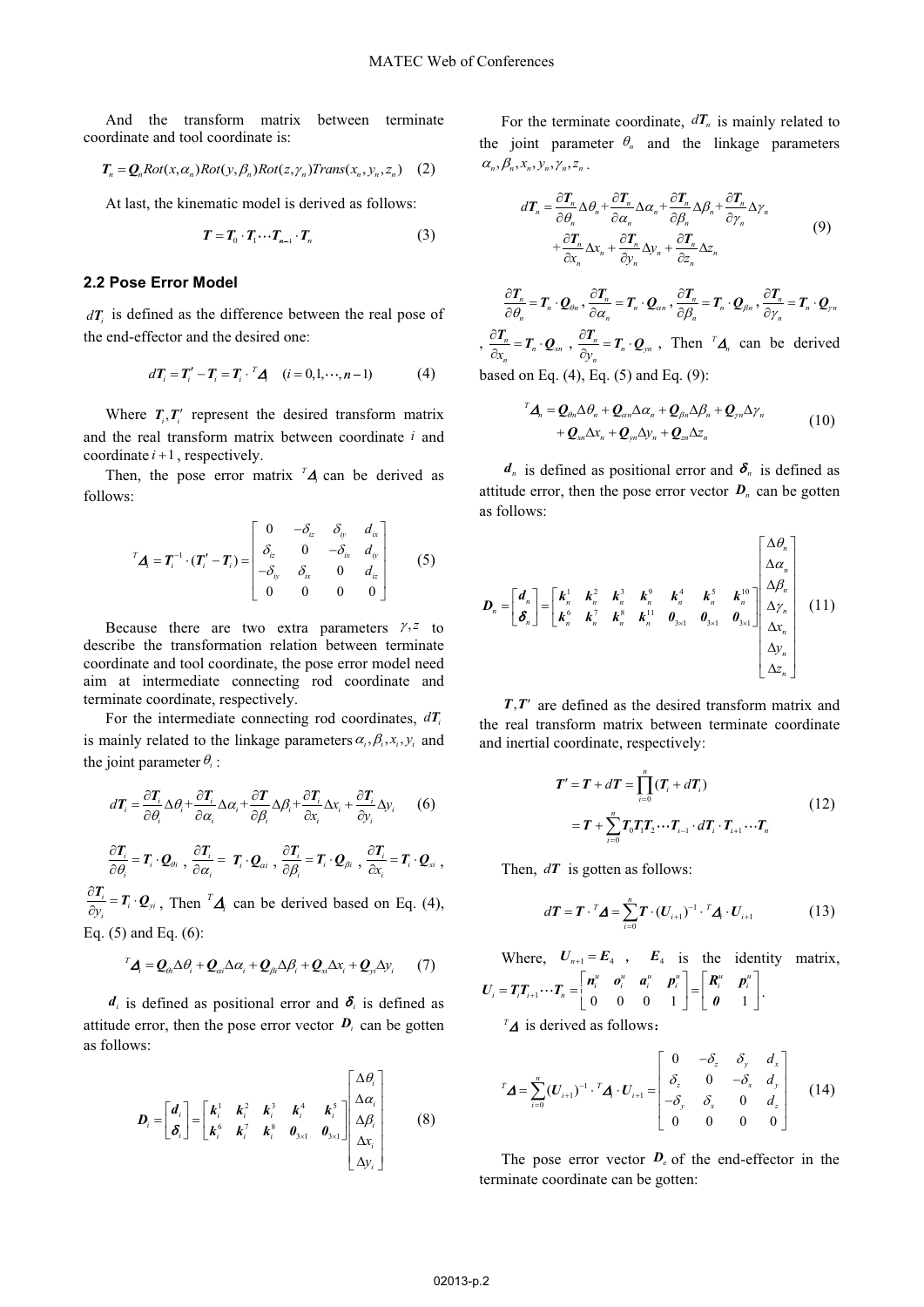$$
\boldsymbol{D}_{e} = \begin{bmatrix} d_{x} \\ d_{y} \\ d_{z} \\ \delta_{x} \\ \delta_{y} \\ \delta_{z} \end{bmatrix} = \sum_{i=0}^{n} \begin{bmatrix} (\boldsymbol{n}_{i+1}^{u})^{T} & (\boldsymbol{p}_{i+1}^{u} \times \boldsymbol{n}_{i+1}^{u})^{T} \\ (\boldsymbol{o}_{i+1}^{u})^{T} & (\boldsymbol{p}_{i+1}^{u} \times \boldsymbol{o}_{i+1}^{u})^{T} \\ (\boldsymbol{a}_{i+1}^{u})^{T} & (\boldsymbol{p}_{i+1}^{u} \times \boldsymbol{a}_{i+1}^{u})^{T} \\ \boldsymbol{\theta}_{1 \times 3} & (\boldsymbol{n}_{i+1}^{u})^{T} \\ \boldsymbol{\theta}_{1 \times 3} & (\boldsymbol{o}_{i+1}^{u})^{T} \\ \boldsymbol{\theta}_{1 \times 3} & (\boldsymbol{a}_{i+1}^{u})^{T} \end{bmatrix} \begin{bmatrix} d_{i} \\ \delta_{i} \end{bmatrix}
$$
(15)

The Eq.  $(15)$  is deduced based on Eq.  $(8)$  and Eq.  $(11)$ :

$$
D_e = \begin{bmatrix} M_1 & M_2 & M_3 & k_n^9 & M_4 & M_5 & k_n^{10} & 40 \\ M_6 & M_7 & M_8 & k_n^{11} & 0_{3 \times (n+1)} & 0_{3 \times (n+1)} & 0_{3 \times 1} \end{bmatrix} \begin{bmatrix} \Delta \theta \\ \Delta \alpha \\ \Delta \beta \\ \Delta \gamma \\ \Delta x \\ \Delta y \\ \Delta z_n \end{bmatrix} (16)
$$

$$
= J_E \cdot \Delta \Omega
$$

The Eq. (16) shows the mapping relation between linkage errors, joint errors and pose error in the terminate coordinate. Furthermore, the pose error model of the endeffector  $\mathbf{D}'_e$  in the inertial coordinate can be gotten:

$$
\boldsymbol{D}'_e = \boldsymbol{T}_s \cdot \boldsymbol{J}_E \cdot \boldsymbol{\Delta}\boldsymbol{\Omega} = \boldsymbol{J}_I \cdot \boldsymbol{\Delta}\boldsymbol{\Omega}
$$
 (17)

### **3 Analysis of Error Sources**

In the part 2, the mapping relation between linkage errors, joint errors and pose error can be gotten in the inertial coordinate. It will be conducive to the operating precision analysis if all the error sources are transformed into linkage errors and joint errors.

### **3.1. Error Analysis of Manufacture and Install Error**

The manufacture error mainly shows in the length error  $\Delta L_i$  of connecting rod, which causes the linkage errors  $\Delta x, \Delta y, \Delta z$ .

The install error mainly shows in the joint axial deviation, which can be seen in Fig.1.

$$
\mathbf{d} = [d_x, d_y, 0] = \overrightarrow{OO'} = \overrightarrow{OA} + \overrightarrow{AO'} = \overrightarrow{OA} + \overrightarrow{AB} \frac{|AO'|}{|AB|}
$$
  

$$
\mathbf{k} = [k_x, k_y, 0] = [-y_{AE}, x_{AE}, 0] / |\overrightarrow{AE}|, \delta\varphi \approx \tan \delta\varphi = \frac{BC}{AC}
$$
(18)

Where, *d* denotes the differential motion of the joint axis; *k* denotes the rotational axis;  $\delta\varphi$  denotes the differential angle rotating on *k* axis; the line *AB* denotes the real joint axis.

Then, the pose error of corresponding coordinate can be gotten as follows:

$$
\boldsymbol{D}_{k} = \left[k_{x} \cdot \delta\varphi, k_{y} \cdot \delta\varphi, 0, d_{x}, d_{y}, 0\right]^{T}
$$
 (19)

The linkage errors  $\Delta Q_k$  can be deduced based on Eq. (15), Eq. (16) and Eq. (19):



Figure 1. The joint axial deviation caused by install error.

#### **3.2 Error Analysis of Flexibility of Connecting Rod**

The force of connecting rod *i* is analyzed, which can be seen in Fig.2. Set the length of connecting rod as *l* . The left of the connecting rod is fixed, and force  $\boldsymbol{F} = (F_x, F_y, F_z)^T$ , torque  $\boldsymbol{M} = (M_x, M_y, M_z)^T$  are applied on the right of the connecting rod. The uniform load *q* is created by the connecting rod's own weight. Because of the effect of forces and torque, the right of the connecting rod will move from A1 to A2, and the pose error of corresponding coordinate can be gotten as follows:

$$
\boldsymbol{D}_{i} = \begin{bmatrix} \Delta l & w_{y} & w_{z} & \Delta \varphi & \theta_{z} & \theta_{y} \end{bmatrix}^{T}
$$
 (21)

Where,  $\Delta l$  represents the tension or compression deformation; *wy* represents the bending deflection in the direction of *y* axis;  $w_z$  represents the bending deflection in the direction of *z* axis;  $\Delta \varphi$  represents the twist;  $\theta$ <sub>*z*</sub> represents the angle rotating on *z* axis;  $\theta$ <sub>*y*</sub> represents the angle rotating on *y* axis.

The linkage errors  $\Delta \mathbf{Q}$  can be deduced based on Eq. (15), Eq. (16) and Eq. (21):

$$
\Delta \mathbf{Q} = \mathbf{J}_i^{-1} \cdot \mathbf{D}_i \tag{22}
$$



**Figure 2.** The deformation of connecting rod.

#### **3.3 Error Analysis of Flexibility of Joint**

The flexible joint of manipulator is simplified to a torsional spring, where flexible deformation of the joint is proportional to the torque of joint[8]: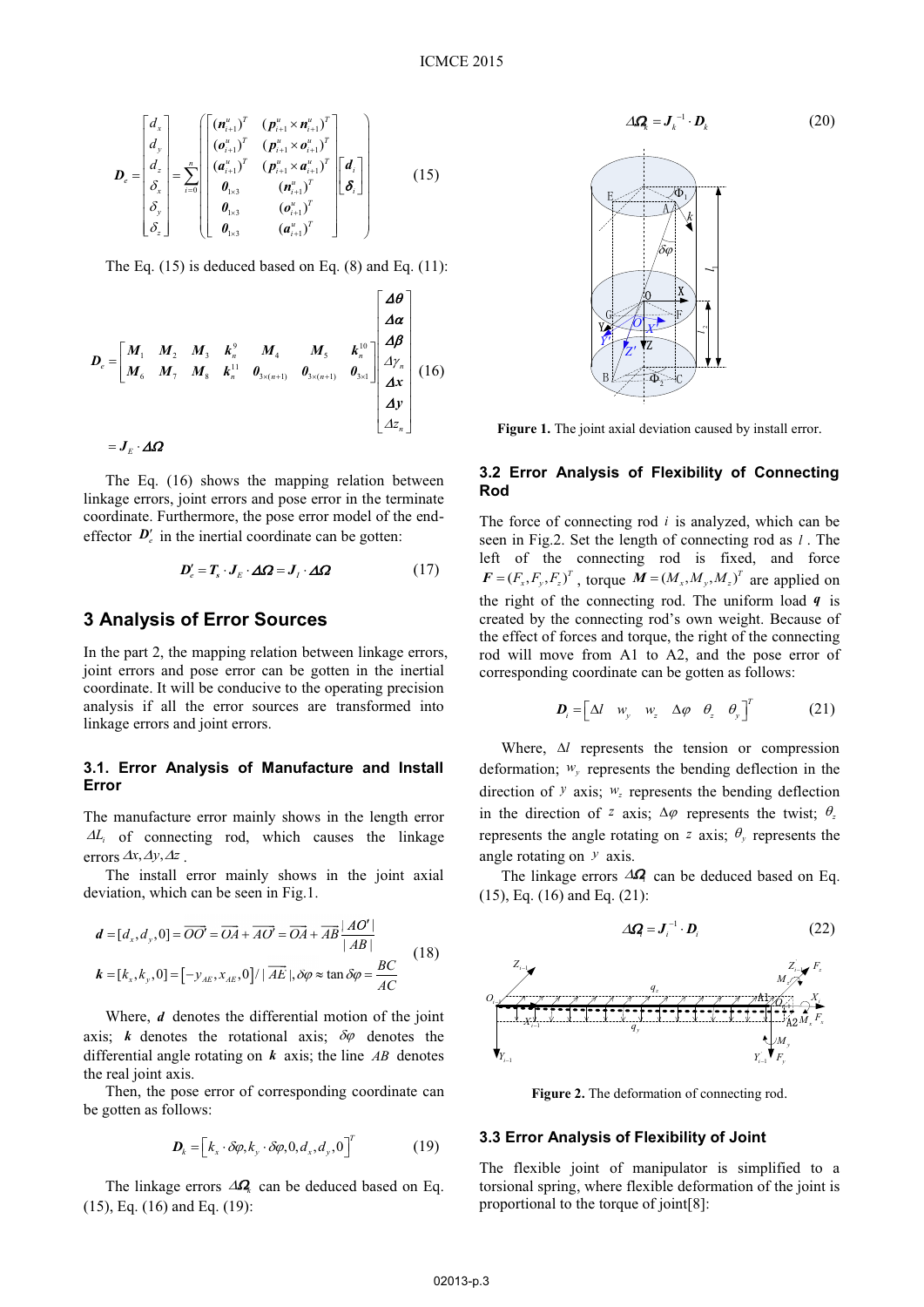$$
d\theta_i = C_i \cdot \tau_i \tag{23}
$$

Based on above analysis, the error sources can be transformed into linkage errors or joint errors. When the manipulator has a high stiffness, these variable errors can be linearly added. Then the pose error of the end-effector in the inertial coordinate can be gotten through Eq. (17) with multiple error sources affecting the operating precision of the end-effector.

### **4 Probability Analysis of Operating Precision**

The value of error sources has randomness. It's very low probability that each value of error source has an extreme. If set the extreme of error source as the robot design indicators, it will increase the cost of manufacture. Therefore, the probability analysis of operating precision is needed. In this paper, the probability analysis method of operating precision is proposed based on Monte Carlo algorithm, and a four link serial robot is considered. The 3-D shape of 4-DOF serial robot is shown in Fig.3. The MCPC Coordinates of 4-DOF serial robot is shown in Fig.4. The MCPC parameters are shown in Tab.1.



**Figure 3.** The 3-D shape of 4-DOF serial robot.



**Figure 4.** The MCPC Coordinates of 4-DOF serial robot.

|                                                                             | $\alpha_{i}$ |  | $\gamma_i$ | $x_i$ (mm)     | $y_i$ (mm) | $z_i$ (mm)         |
|-----------------------------------------------------------------------------|--------------|--|------------|----------------|------------|--------------------|
|                                                                             |              |  |            |                |            |                    |
|                                                                             | $-90^{0}$    |  |            |                | -a         |                    |
| 2                                                                           |              |  |            | a <sub>2</sub> |            |                    |
|                                                                             |              |  |            | a <sub>4</sub> |            |                    |
|                                                                             |              |  |            |                |            | $-a_1 - a_3 - a_5$ |
| Where, $a_0 = 96$ , $a_1 = 85$ , $a_2 = 1970$ , $a_3 = 96$ , $a_4 = 1770$ , |              |  |            |                |            |                    |

 $a_5 = 93$ ; the length error of  $a_0$ ,  $a_1$ ,  $a_3$ ,  $a_5$  is  $\pm 0.05$ *mm*; the length error of  $a_2$ ,  $a_4$  is  $\pm 0.25$ *mm*; the install error of joint axial is 0.1*mm* ; the quality of Link2 is 1.4*kg* , the torsional rigidity of Link2 is  $GI_{p2} = 4000 \text{Nm} / rad$ , and the bending rigidity of Link2 is  $EI_2 = 8000 Nm / rad$ ; the quality of Link3 is 1.4*kg* , the torsional rigidity of Link3 is  $GI_{p3} = 1000$ N*m / rad*, and the bending rigidity of Link3 is  $EI_3 = 8000 Nm / rad$ ; the quality of Link4 is 3.3*kg*; the quality of the load is 1*kg* .

The probability analysis steps of operating precision can be divided into:

- 1) Obtain the probability distribution of each error source;
- 2) Generate a set of error values of error sources randomly, and transform them into linkage errors and joint errors.
- 3) Get the pose error of the end-effector through Eq. (14) using the variable errors generated in step 2;
- 4˅ Perform the steps above *N* times, and then *N* groups value of pose error can be gotten. When the value of  $N$  is big enough, the probability distribution of the pose error of the end-effector can be gotten.

The pose error of robot end-effector is not only concerned with the value of error sources, but also concerned with the configuration of manipulator. Here, the joint angles are  $\left[ -90^{\circ} 3^{\circ} 88^{\circ} - 91^{\circ} \right]$ ,  $N = 2000$ , then do the probability analysis of operating precision by the steps mentioned above. The probability distribution of the pose error of the end-effector is shown in Fig.5 and Fig.6.



**Figure 5.** The position error of the end-effector.



**Figure 6.** The attitude error of the end-effector.

As shown in Fig.5 and Fig.6, we can get the minimum and maximum of the position error, the minimum and maximum of the attitude error, and the value of the highest probability. It can be used to estimate the operating precision of the end-effector intuitively, and verify whether the design of the manipulator meets the precision requirement. What's more, it can provide theory basis to distribute the error limits of error sources reasonably.